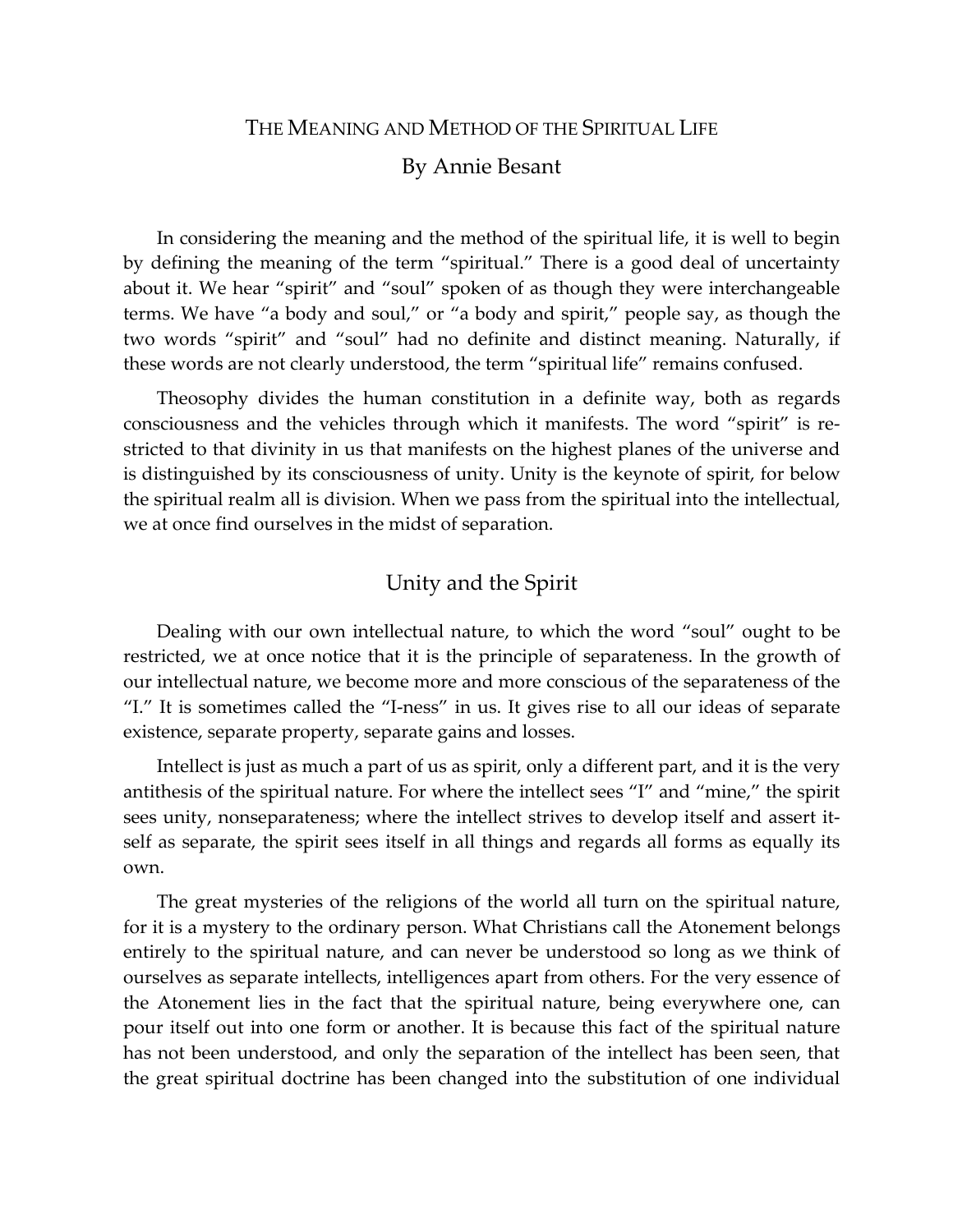for other individuals. It has not been recognized that the Atonement is wrought by the all-pervading spirit, which can pour itself into any form at will.

The spirit is that part of human nature in which the sense of unity resides, the part in which primarily we are one with God, and secondarily one with all that lives throughout the universe. A very old Upanishad begins with the statement that all this world is God-inveiled, and going on then to speak of one who knows that vast, pervading, all-embracing unity, it bursts into a cry of exultation: "What then becomes of sorrow, what then becomes of delusion, for him who has known the unity?" That sense of a oneness at the heart of things is the testimony of the spiritual consciousness, and only as that is realized is it possible that the spiritual life will manifest. The technical names do not matter at all. They are drawn from the Sanskrit, which for millennia has given definite names to every stage of human and other consciousness.

This mark of unity is the one on which we may rest as the sign of the spiritual nature. According to an old Eastern book, "the man who sees the One Self in everything, and all things in the Self, he seeth, verily, he seeth." All else is blindness. The sense of separation, while necessary for evolution, is fundamentally a mistake. The separateness is only like the branch that grows out of a trunk, the unity of the life of the tree passes into every branch and makes them all a oneness. It is the consciousness of that oneness which is the consciousness of the spirit.

In Christianity the sense of oneness has been personified in the Christ. The first stage—where there is still the Christ and the Father—is where the wills are blended, "not my will but thine be done." The second stage is where the sense of unity is felt: "I and my Father are one." In that manifestation of the spiritual life we have the ideal which underlies the deepest inspiration of the Christian sacred writings, and it is only as "the Christ is born in man," to use the Christian symbol, that the truly spiritual life begins.

This is very strongly pointed out in some of the Epistles. St. Paul wrote to Christians and not to the profane or heathen. He wrote to those who had been baptized, who were recognized members of the Church, in a day when membership was more difficult to gain than it is in these later times. Paul says to them, "Ye are not spiritual: ye are carnal." The reason he gives for regarding them thus is, "I hear that there be divisions among you." Where the spiritual life is dominant, harmony and not division is to be found.

The second great stage of the spiritual life is also marked out in the Christian scriptures, as in all other great world scriptures, when it is said that when the end comes, all that has been gathered up in the Christ, the Son, is gathered up yet further into the Father, and "God shall be all in all." Even that partial separation of Son and Father vanishes, and the unity is supreme. Whether we read the Upanishads, the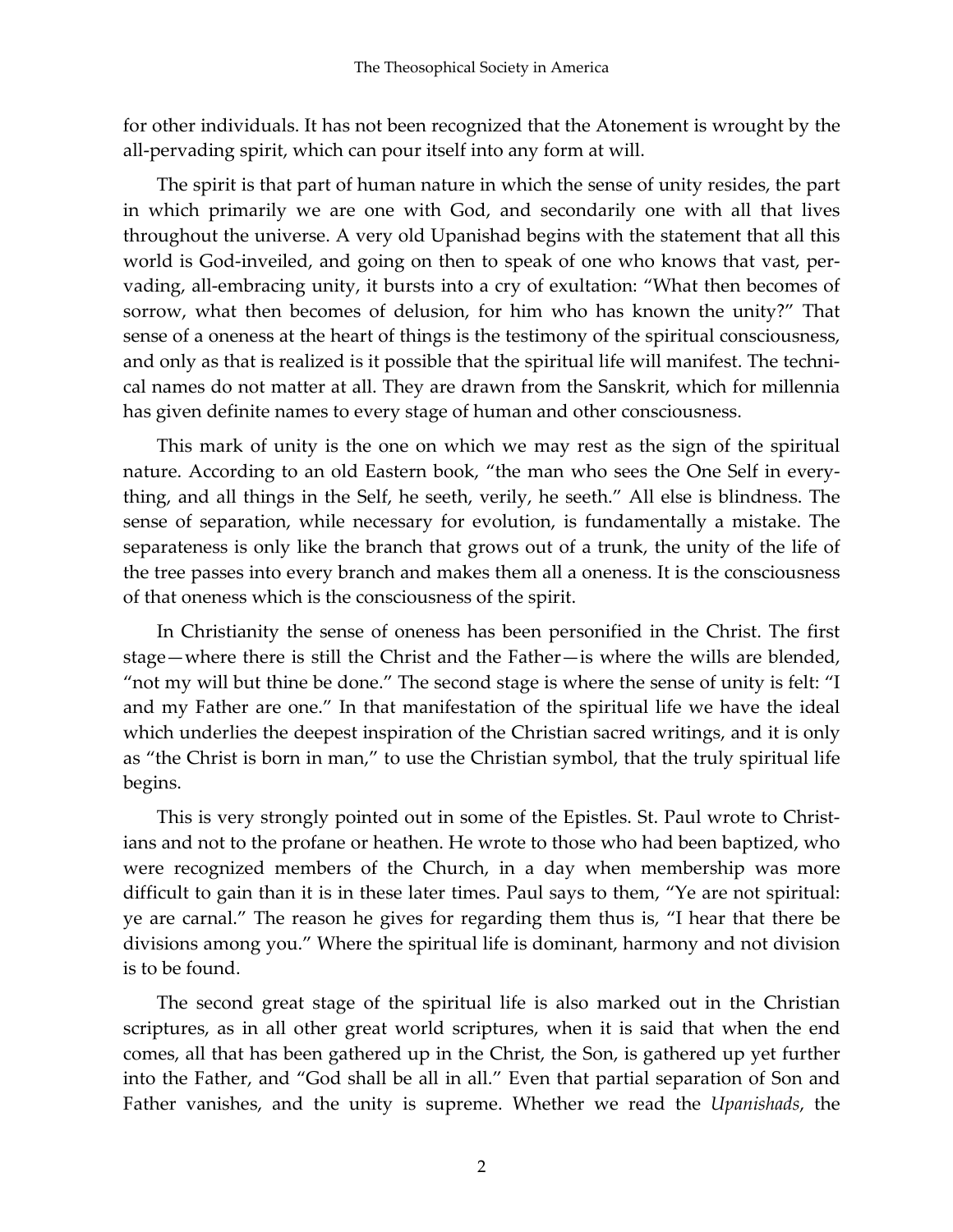Bhagavad Gita, or the New Testament, we find ourselves in exactly the same atmosphere as regards the meaning and nature of the spiritual life: it is that which knows the oneness, that in which unity is complete.

Now this is possible for us in spite of the separation of the intellect which bars us from each other, because in the heart of our nature we are divine. That is the great reality on which all the beauty and power of human life depend. It is no small thing whether a people believes they are divine or have been deluded into the idea that they are by nature sinful, miserable and degraded. Nothing is so fatal to progress, nothing so discouraging to the growth of the inner nature, as the continual repetition of that which is not true: that we are fundamentally and essentially wicked, not divine. It is a poison at the very heart of life; it stamps one with a brand which is hard indeed to throw off. If we want to give even the lowest and most degraded a sense of inner dignity, which will enable them to climb out of the mud in which they are plunged to the dignity of a divine human nature, we must tell them of their essential divinity, that in their hearts they are righteous and not foul. For it is just in proportion that we do so, that within them there will be faint stirrings of the spirit, so overlaid that they are not conscious of it in their ordinary life. If there is one duty of preachers of religion more vital than another, it is that all who hear them shall feel the stirring of the Divine within themselves.

# Unfolding the Spiritual Nature

Looking thus at everyone as divine at heart, we begin to ask: if that is the meaning of spirit and spiritual life, what is the method for unfolding it? The first step, as mentioned, is to get people to believe in it, to put aside all that has been said about the human heart being "desperately wicked," about original sin. There is no original sin except ignorance, and we are all born into that. We have to grow slowly out of it by experience, which gives us wisdom. That is the starting point, as the conscious sense of unity is the crown. The method of spiritual life is whatever enables the life to show itself forth in reality, as it ever is in essence. Our inner Divinity—that is the inspiring thought we want to spread through all the churches, which too long have been clouded by a doctrine exactly the reverse. When we once believe ourselves divine, we will seek to justify our inner nature.

Now the method of the spiritual life in the fullest sense cannot, I frankly admit, be applied to the least developed among us. For them the very first lesson is that ancient one, "Cease to do evil." One of my favorite Upanishads speaks of the steps by which one may search for and find the Self, the God within. The first step, it is said, is to "Cease to do evil." That is the first step towards the spiritual life, the foundation which must be laid. The second step is active: "to do the right." They are no less true because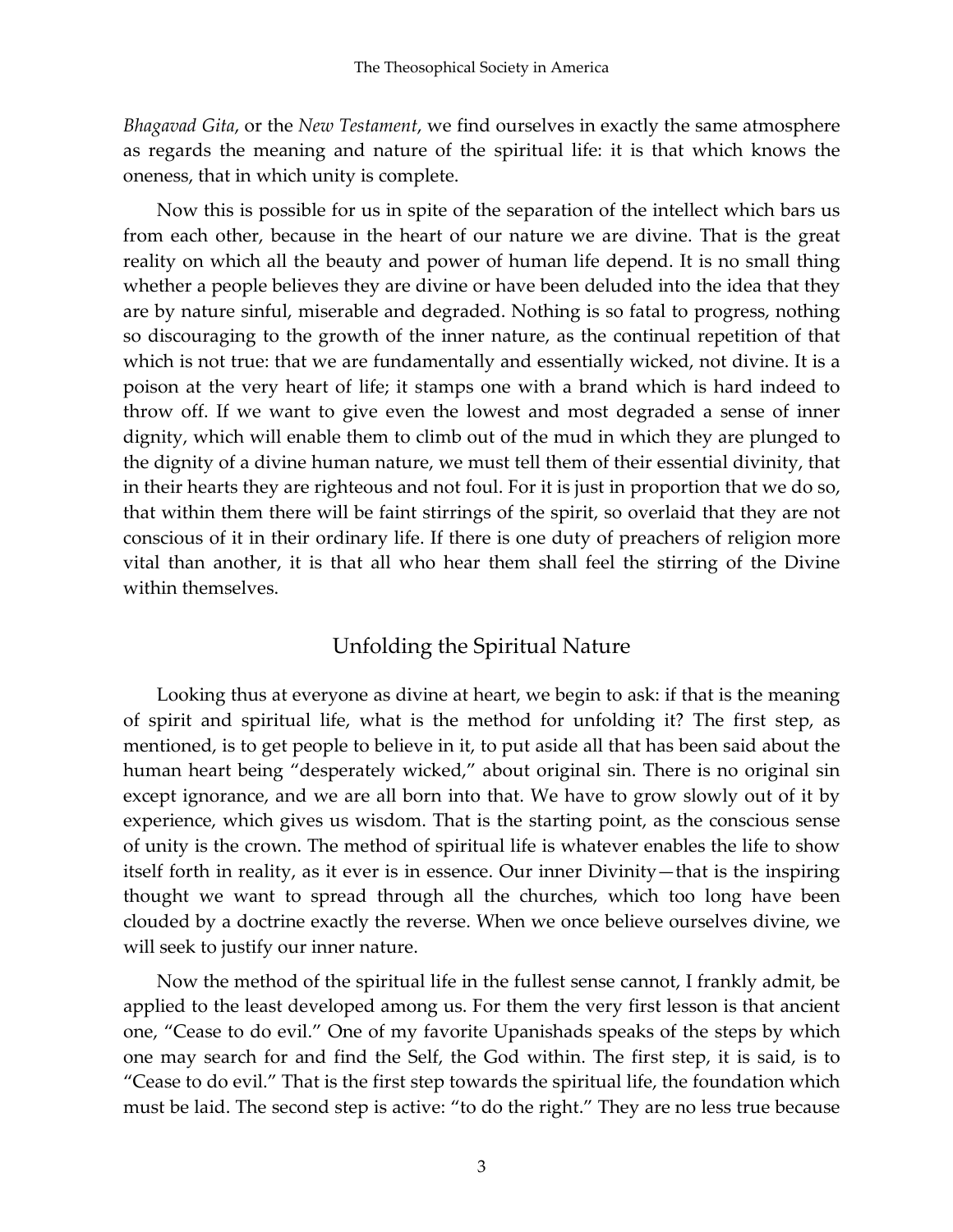they are commonplace. They are necessary everywhere and must be repeated until evil is forsaken and good embraced. The spiritual life cannot begin until one completes these steps.

Regarding the later steps, it is written that no one who is slothful, who is unintelligent, who is lacking in devotion can find the Self. And again it is said that "The Self is not found by knowledge nor by devotion, but by knowledge wedded to devotion." These are the two wings that lift us up into the spiritual world.

We may find a mass of details in the various scriptures of the world to fill in these broad outlines which guide us to the narrow ancient Path. But what is specially needed just now is a way in which people living in the world—bound by domestic ties, and occupations of every sort—may gain the spiritual life, by which they may secure progress in real spirituality.

In the different religions of the world there has been a certain inclination to draw a line of division between the life of the world and the life of the spirit. That line, which is real, is however often misunderstood and misrepresented. It is thought to consist in circumstance, whereas it consists in attitude—a profound difference, and one vitally important to us. Owing to this misunderstanding, men and women in all ages have left the world in order to find the Divine. They have gone out into desert and jungle and cave, into mountain and solitary plain, imagining that by giving up what they called "the world," the life of the spirit might be secured. And yet if God is allpervading and everywhere, Divinity must be in the marketplace as much as in the desert, in the bank as much as in the jungle, in the court of law as much as in the solitary mountain, in human haunts as well as in lonely places. It is true that the weaker souls can more easily sense the all-pervading life away from the jangle of humanity, but that is a sign of weakness and not spirituality. It is not the strong, the heroic, the warrior, who asks for solitude in seeking the spiritual life.

Yet the solitary life has its place, and often a man or woman will go aside into some lonely place and dwell there in solitude for a lifetime. But that is never the last and crowning life; it is not the life in which the Christ walks the earth. Such a life sometimes prepares one to break off ties which one is otherwise not strong enough to break. People run away because they cannot battle; they evade what they cannot face. That is often a wise policy; and for anyone easily tempted, it is good advice to avoid temptation.

But the true heroes of the spiritual life avoid no place and no person. They are not afraid of polluting their garments, for they have woven them of stuff that cannot be soiled. Those who live the solitary life will return again to lead the life of the world. The lesson of detachment they learned in the solitary places will serve them well when they return to ordinary life. Liberation, the freeing of the spirit, that conscious life of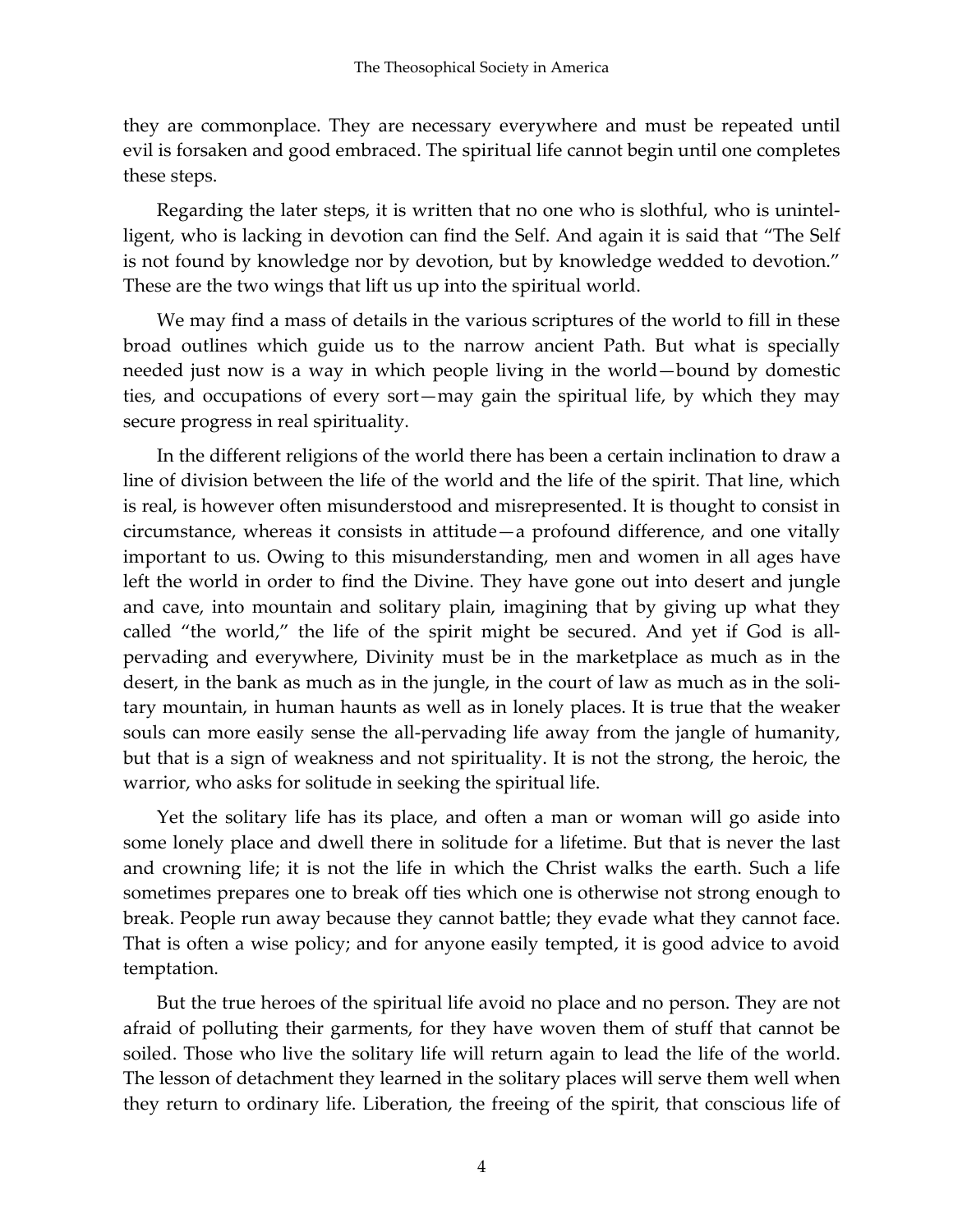union with God which is the mark of the human become divine, that last conquest is won in the world, not in the jungle or desert.

### Renouncing the Fruit of Action

The spiritual life is gradually won, and the lessons of the spirit learned in this world—but on one condition. This condition embraces two stages: first, we do all that ought to be done because it is our duty. As the spiritual life dawns, we recognize that all our actions are to be performed, not for some particular result, but because it is our duty to perform them. This is easily said, but how hard to accomplish! We need not change anything in our life to become spiritual, but we must change our attitude to life. We must cease to ask anything from it and give everything we do to it, because it is our duty.

Now that conception of life is the first great step towards the recognition of unity. If there is only one great Life, if each of us is only an expression of that Life, then all our activity is simply the working of that Life within us, and the results are reaped by the common Life and not by the separated self. This is what is meant in the Gita by giving up working for fruit—for the fruit is the ordinary result of action.

This advice is only for those who will to lead the spiritual life, for it is not advisable for people to give up working for the fruit of action until a more potent motive has arisen within them, one that spurs them into activity without a prize for the personal self. We must have activity, it is the way of evolution. Without activity we do not evolve; without effort and struggle we float in the backwaters of life and make no progress along the river. Activity is the law of progress; as we exercise ourselves, new life flows into us. For that reason it is written that one who is slothful may never find the Self. Those who are slothful and inactive have not even begun to turn to the spiritual life.

The motive for action for ordinary people is quite properly the enjoyment of the fruit. This is God's way of leading the world along the path of evolution. Prizes are put before us. We strive after the prizes, and as we strive develop our powers. But when we seize the prize, it crumbles to pieces in our hands—always. If we look at human life, we see this continually repeated. You desire money; gain it, millions. In the midst of the millions a deadly discontent invades you; you become weary of the wealth that you are not able to use. You strive for fame and win it, and then you call it "a voice going by, to be lost on an endless sea." You strive for power, and when you hold it, power palls and you are weary and disappointed. The same sequence is ever repeated.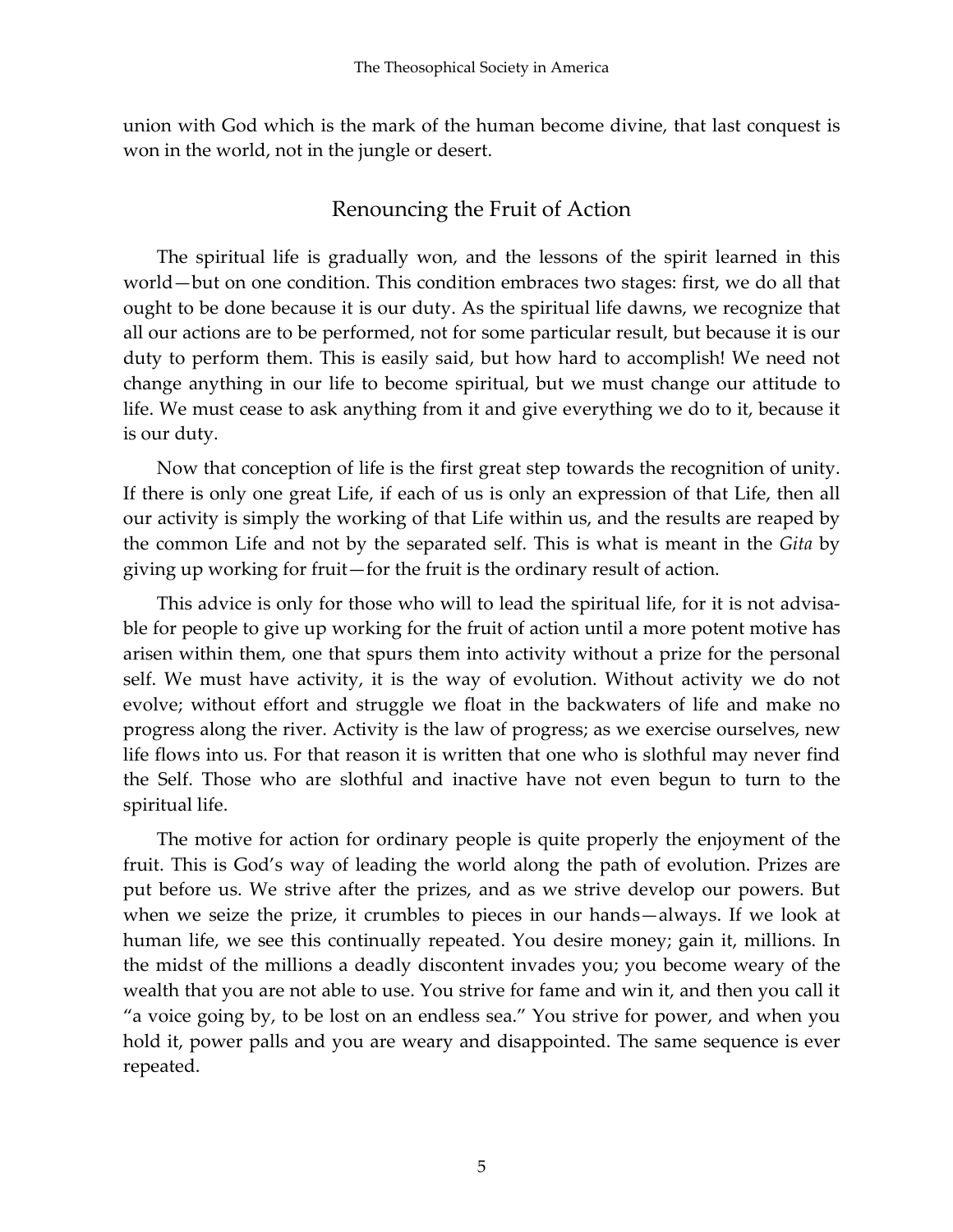These are the toys which the Father holds out to induce his children to exert themselves. He himself hides within the toy in order to win the children; for there is no beauty and no attraction anywhere except for the life of God. But when the toy is grasped the life leaves it; it crumbles in the hand, and we are disappointed. For the value lies in the struggle and not in the possession, in putting forth powers to obtain, and not in the idleness after victory. And so we evolve, and until these delights have lost their power to attract, it is well that they continue to goad us to effort and struggle.

But when the spirit begins to stir and to seek its own manifestation, then the prizes lose their attractive power. We see duty instead of fruit as motive. And then we work for duty's sake, as part of the One Great Life, and we work with all the energy of those who work for fruit, perhaps even with more. Those who can work at some great scheme for human good and then, after years of labor, see it crumble before them, and remain content, they have gone far along the road of the spiritual life. Does this seem impossible? Not when we understand the Life, and have felt its unity; for in that consciousness no effort for human good is wasted, no good work fails. The form in which the work is embodied may crumble, but the life remains.

Such a motive may animate even those outside the spiritual life. Consider how sometimes in some great battle campaign success and failure are words that change their meaning when a vast host struggles for a single end. A small band of soldiers may be sent to achieve a hopeless, impossible task. A commanding officer may receive an order he knows is impossible to obey, perhaps taking a hillside bristling with cannon. He knows that before he can gain the top of that hill his regiment will be decimated, and if he presses on, annihilated. It does not make any difference to the loyal soldier who trusts his general and leads his men. He does not hesitate; he regards the command only as a proof of the confidence of his commander, that he is considered strong enough to fight and inevitably fail. But have they failed when the last man dies and only the corpses remain? It looks so to those who have seen only that little part of the struggle. But while they held the attention of the enemy, other movements that ensured victory went unnoticed. When a grateful nation raises the monument of thanks to those who have conquered, the names of those who have failed in order to make the victory of their comrades possible will hold a place of honor.

And so with those who are spiritual. They know the plan cannot fail. They know the combat must in the end be crowned with victory. It does not matter to those who have known the Oneness that this little part is stamped as failure. It has made possible the victory of the great plan for human redemption, which is the real end for which they worked. They were not working to make a success here, to found some great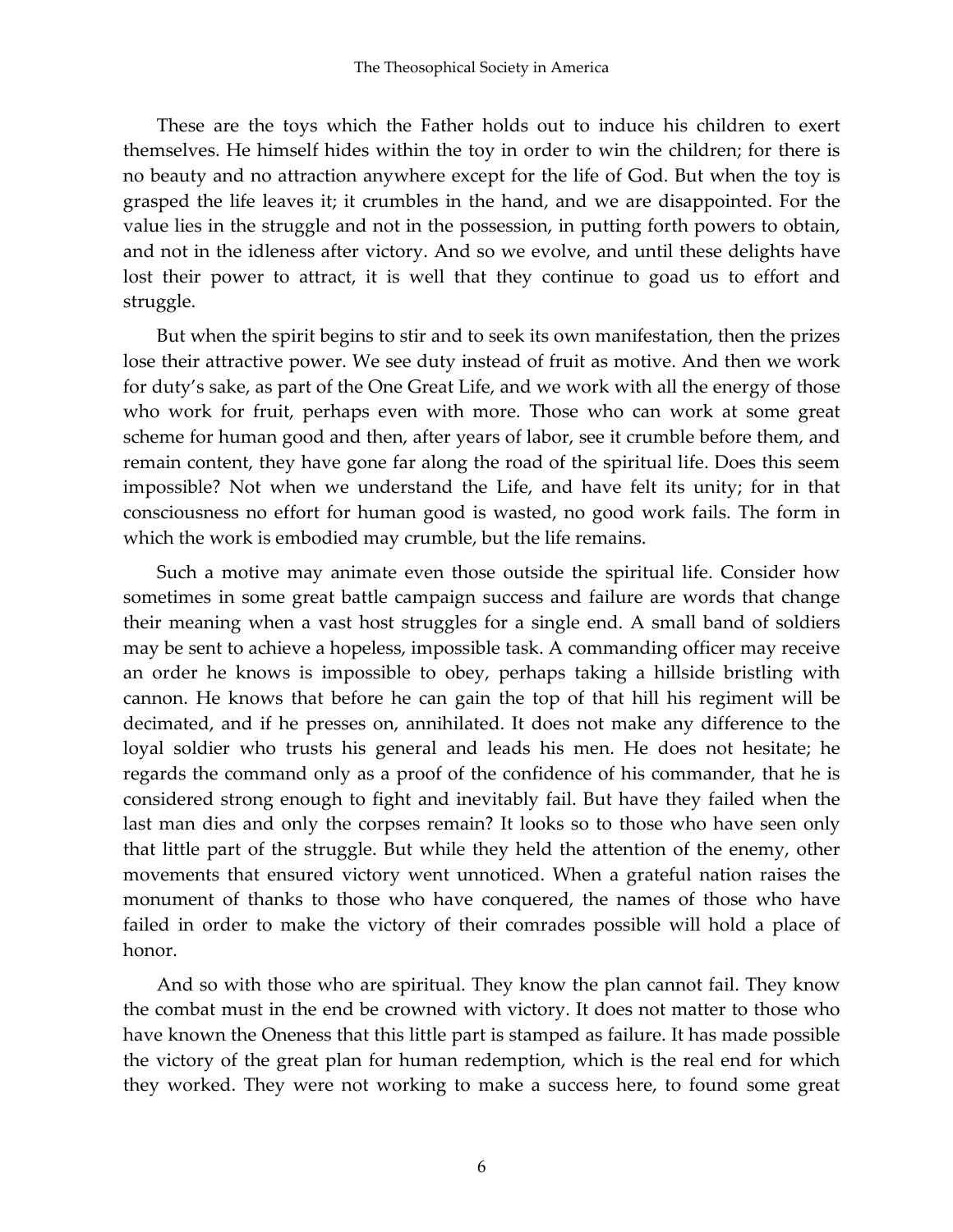institution there; they were working for the redemption of humanity. Though the form of their part of the work has been shattered, the life advances and succeeds.

That is what is meant by working for duty. It makes all life comparatively easy. It makes life calm, strong, impartial, and undaunted; for those who work for duty do not cling to anything they do. Once it is done they have no more concern with it. They let go of success or failure as the world counts them, for they know the Life within goes onward to its goal. This is the secret of peace in work. Those who work for success are always troubled, always anxious, always counting their forces, reckoning their chances and possibilities. But those who do not care for success but only for duty work with the strength of Divinity, and their aim is always sure.

### Acting as Channels for the Divine

That is the first great step. In order to take it there is one secret we must remember: we must do everything as though the Great Power were doing it through us. That is what is called in the Gita "inaction in the midst of action." For those of the world who would become truly spiritual, that is the thought they must put behind all their work. What must be the motive in the heart of the lawyer or judge if they would learn the secret of the spirit in ordinary affairs of life? They must regard themselves simply as incarnations of Divine justice. Even in the midst of law as we know it, imperfect as it is and full of wrongs, it is the justice of God striving to make itself supreme on earth. Those who would be spiritual in the profession of the law must always have at the heart of their thought, "I am the divine hand of justice in the world, and as that I follow law."

It is the same in all fields. Trade is one of the ways by which the world lives—a part of the Divine Activity. Those in trade must think of themselves as part of that circulating stream of life by which nations are drawn together. They are the divine merchants in the world, and in them Divine Activity must find hands and feet. And all who take part in ruling and guiding the nation are also representatives of the Divine Lawgiver, and only do their work right as they realize that they incarnate divine life in that aspect.

I know how strange this sounds when we think of political strife and of the pettiness of politicians. But degradation does not touch the reality of the Divine Presence, and in every ruler, or fragment of a ruler, the Divine Lawgiver is seeking to incarnate in order for the nation to have a noble, happy and pure national life. If only a few in every walk of life strove to lead the spiritual life, if, casting aside all fruits of individual action, they thought of themselves as only incarnations of the many aspects of the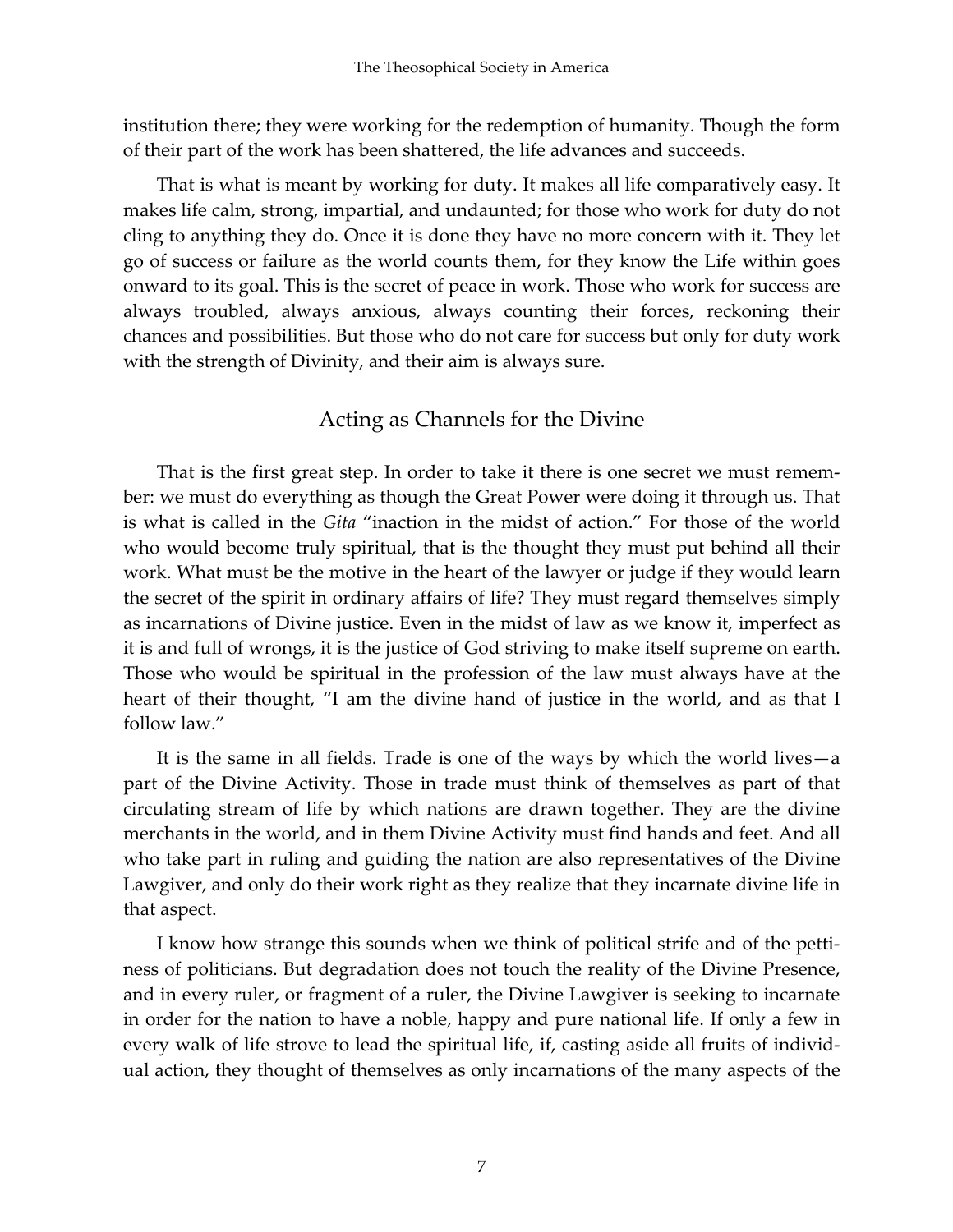Divine Activity in the world, how beautiful and sublime would the life of the world become!

It is the same in home life. In an old Hindu book it is said that the Logos of the universe, God manifest, is the Great Householder. Every husband should think of himself as incarnating the Divine Householder. His wife and children exist, not, for his comfort or delight, but in order that he may embody the Divine as perfect man, as husband and father. The wife and mother should think of herself as the incarnation of the other side of Nature, the side of matter, the nourisher, and embody Nature's ceaseless providing for all her children's needs. As the great Father and Mother of all protect and nourish their world, so are the parents to the children in a home where the spiritual life is beginning to grow. Thus might all life be made beautiful, and every man and woman who begins to show the spiritual life becomes a benediction in the home and in the world.

# The Joy of Giving

The second great step that we may take, when duty is done for duty's sake, adds joy to duty—the fulfillment of the Law of Sacrifice. In this noblest view of life, we see ourselves not merely as the Divine Life in activity in the world, but as the Divine Life that sacrifices itself that all may live. For it is written that the dawn of the universe is an act of sacrifice, and the support of the universe is the continual sacrifice of the allpervading Spirit that animates the whole. When we realize that mighty sacrifice as the Life of the universe, it is a joy to throw ourselves into the sacrifice and have a share in it, however small, and to be part of the sacrificial life by which the worlds evolve. "Where, then, is sorrow, where, then, delusion, when once the One-ness has been seen?" That is the secret of the joy of those who are spiritual. Losing everything outside, they win everything within.

I have often said, and it remains true, that while the life of the form consists in taking, the life of the spirit consists in giving. It is this which made the Christ, as Spiritual Giver, declare, "It is more blessed to give than to receive." For, truly, those who know the joy of giving have no desire for the joy of receiving; they know the spring of unfailing joy that arises within the heart as the Life pours out. For if the Divine Life could flow into us and be kept within ourselves, it would become stagnant, sluggish, dead. But the life through which the Divine Life pours ceaselessly is not stagnant and does not get weary. The more it pours out the more it receives.

Let us not, then, be afraid to give. The more we give, the fuller shall be our life. Let us not be deluded by the world of separateness, where everything grows less as we give it. If I had gold, my store would lessen with every coin that I gave away, but that